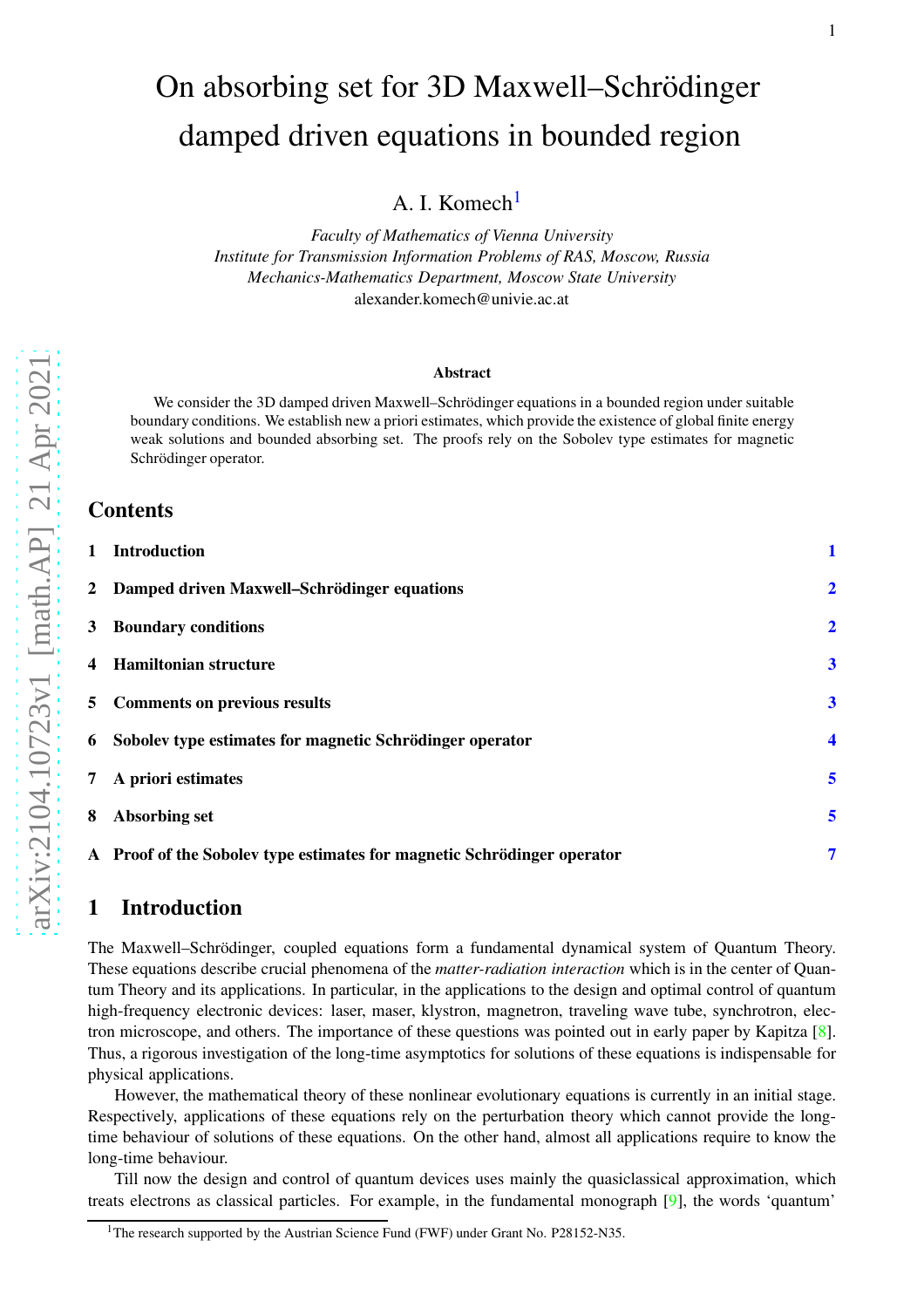### <span id="page-1-0"></span>2 Damped driven Maxwell–Schrödinger equations

We consider the coupled damped driven Maxwell–Schrödinger equations (MS) in a bounded domain  $V \subset \mathbb{R}^3$ with a smooth boundary  $\Gamma := \partial V$ . We choose the units where  $e = -1$  and  $m = c = \hbar = 1$ . Then in the Coulomb gauge div  $\mathbf{A}(x,t) \equiv 0$  the equations read (cf.[\[1,](#page-8-4) [2,](#page-8-5) [10,](#page-8-6) [11\]](#page-8-7))

<span id="page-1-2"></span>
$$
\begin{cases}\n\ddot{\mathbf{A}}(x,t) = \Delta \mathbf{A}(x,t) - \sigma \dot{\mathbf{A}}(x,t) + P\mathbf{j}(\cdot,t), \quad \Delta A^0(x,t) := -\rho(x,t) \\
i\psi(t) = (1-i\varepsilon))H(t)\psi(t) - i\gamma E(t)\psi(t)\n\end{cases}, \quad x \in V.
$$
\n(2.1)

Here  $\sigma > 0$  is the electrical conductance of the medium,  $\varepsilon, \gamma > 0$  are the absorption coefficients, and *P* denotes the orthogonal projection onto free-divergent vector fields from the Hilbert space  $L^2(V) \otimes \mathbb{R}^3$ . Further,  $E(t) :=$  $\langle \psi(t), H(t) \psi(t) \rangle$ , where  $H(t)$  is the Schrödinger operator

<span id="page-1-6"></span>
$$
H(t) := \frac{1}{2}D^{2}(t) + \phi(x) + A^{0}(x, t), \qquad D(t) := -i\nabla + \mathbf{A}(x, t) + \mathbf{A}_{p}(x, t).
$$
 (2.2)

Here  $A_p(x,t)$  is an external 'pumping potential', and  $\phi(x)$  stands for a static external potential (in the case of an atom,  $\phi(x)$  is the nucleus potential). Finally, the charge and current densities are expressed in the wave function and the Maxwell potentials as

$$
\rho(x,t) = |\psi(x,t)|^2, \qquad \mathbf{j}(x,t) = \text{Re}\left[\overline{\psi(x,t)}D(t)\psi(x,t)\right].\tag{2.3}
$$

**Remark 2.1.** We introduce in the Schrödinger equation of the system  $(2.1)$  the novel specific nonlinear damping term  $-i\gamma E(t)\psi(t)$  which plays the key role in our approach.

### <span id="page-1-1"></span>3 Boundary conditions

We choose the boundary conditions modelling ideally conducting diamagnetic materials (like cooper, silver, gold, etc). In such materials the electric and magnetic field should vanish as well as the charge and current surface densities. Hence, the tangential component of the electric field

<span id="page-1-3"></span>
$$
E(x,t) = -\dot{\mathscr{A}}(x,t) - \nabla A^0(x,t), \qquad \mathscr{A}(x,t) := \mathbf{A}(x,t) + \mathbf{A}_p(x,t)
$$

vanishes on the boundary  $\Gamma = \partial V$  as well as the normal component of the magnetic field  $B(x,t) = \text{rot}A(x,t)$ . More precisely, we assume that

$$
A^{0}(x,t) = 0, \t n(x) \times \mathscr{A}(x,t) = 0, \t n(x) \cdot \text{rot } \mathscr{A}(x,t) = 0, \t x \in \Gamma, \ t > 0,
$$
\n(3.4)

where  $\mathbf{n}(x)$  is the outward normal to the resonator boundary at the point  $x \in \Gamma$ . We slightly reinforce the middle boundary conditions assuming

<span id="page-1-4"></span>
$$
\mathbf{n}(x) \times \mathscr{A}(x,t) = 0, \qquad x \in \Gamma, \ t > 0. \tag{3.5}
$$

Then the second conditions of [\(3.4\)](#page-1-3) hold by differentiation. Moreover, then the third condition follows from [\(3.5\)](#page-1-4) in local orthogonal coordinates. Indeed, let a point  $y \in \partial V$  and  $x_3 = 0$  on the tangent plane  $T_y \Gamma$ . Then [\(3.5\)](#page-1-4) means that

<span id="page-1-8"></span><span id="page-1-7"></span>
$$
\mathscr{A}_1(y,t) = \mathscr{A}_2(y,t) = 0 \Leftrightarrow \mathscr{A}(y,t) = C(y)\mathbf{n}(y), \qquad y \in \Gamma.
$$
 (3.6)

These identities imply that

$$
\partial_k \mathscr{A}_j(y,t) = 0, \qquad y \in \Gamma, \quad k, j = 1, 2,
$$
\n
$$
(3.7)
$$

if  $\mathscr{A} \in C^1(\overline{V}) \otimes \mathbb{R}^3$ . In particular,  $\partial_1 \mathscr{A}_2(y,t) - \partial_2 \mathscr{A}_1(y,t) = 0$  which implies the last condition of [\(3.4\)](#page-1-3).

Finally, for the electronic wave function we assume the Dirichlet boundary condition

<span id="page-1-5"></span>
$$
\psi(x,t) = 0, \qquad x \in \partial V, \ t > 0,\tag{3.8}
$$

which ensures the absence of electronic current on the boundary:  $\mathbf{j}(x,t) = 0$  for  $x \in \partial V$ .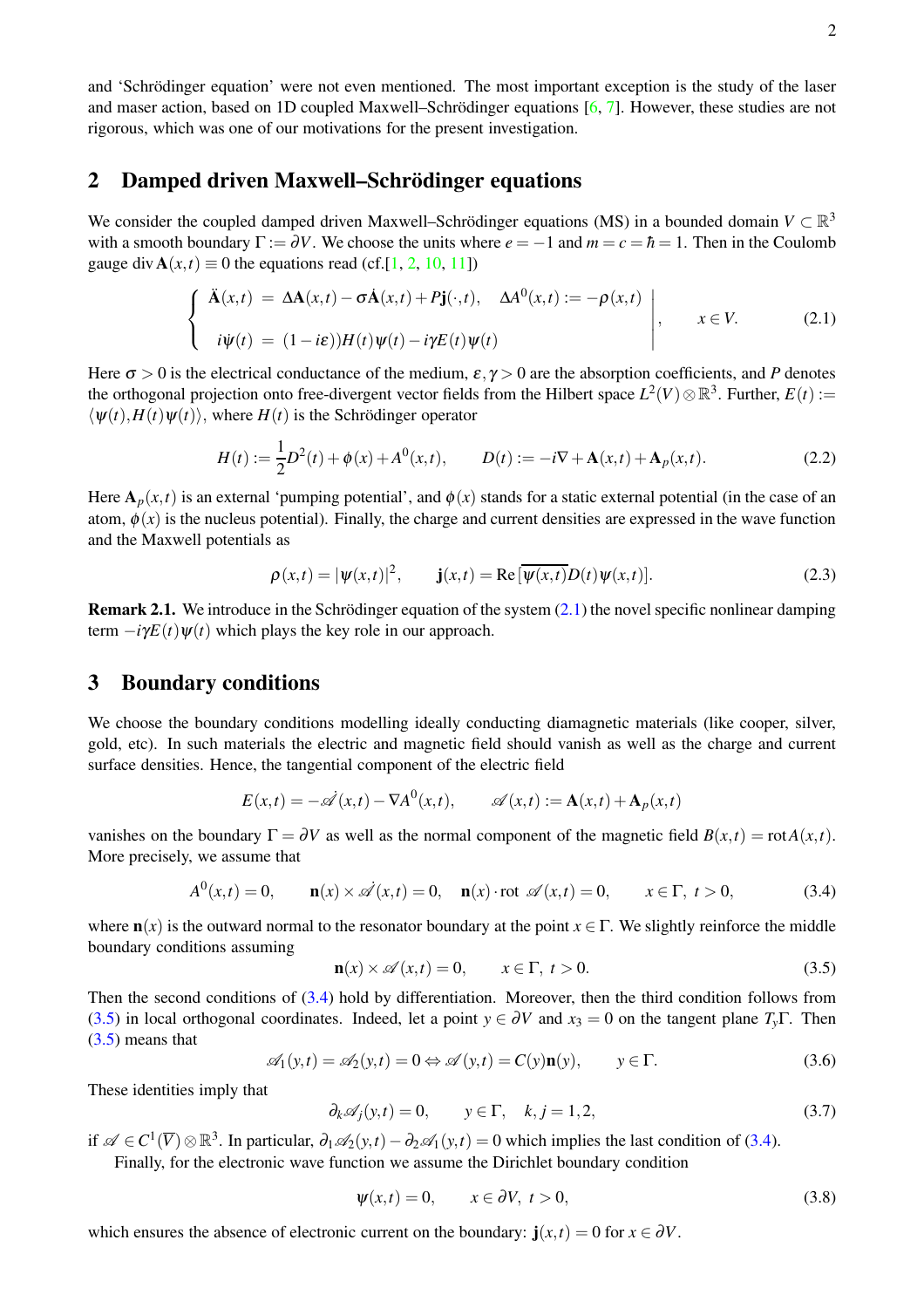## <span id="page-2-0"></span>4 Hamiltonian structure

The Hamiltonian functional is defined by

$$
\mathcal{H}(\mathbf{A}, \mathbf{\Pi}, \psi, t) = \frac{1}{2} [c^2 ||\mathbf{\Pi}||^2 + ||\text{rot}\mathbf{A}||^2] + \frac{1}{2} \langle \psi, H_0(t)\psi \rangle, \qquad H_0(t) := \frac{1}{2} D_0^2(t) + \phi(x) + \frac{1}{2} A^0(x). \tag{4.9}
$$

Here  $D_0(t) := -i\nabla + \mathbf{A}(x) + \mathbf{A}_p(x,t)$  and  $A^0(x) := (-\Delta)^{-1} \rho(\cdot) = (-\Delta)^{-1} |\psi(\cdot)|^2$ , where  $(-\Delta)^{-1}$  is specified with the Dirichlet boundary conditions for  $A^0(x,t)$  from [\(3.4\)](#page-1-3). The system [\(2.1\)](#page-1-2) under the boundary conditions  $(3.4)$ ,  $(3.8)$  can be formally written as

<span id="page-2-2"></span>
$$
\dot{\mathbf{A}}(t) = \mathscr{H}_{\mathbf{\Pi}}, \quad \dot{\mathbf{\Pi}}(t) = -\mathscr{H}_{\mathbf{A}} - \sigma \mathbf{\Pi}(x, t), \quad i\psi(t) = (1 - i\varepsilon)\mathscr{H}_{\psi} - i\gamma E(t)\psi(t). \tag{4.10}
$$

### <span id="page-2-1"></span>5 Comments on previous results

• The Maxwell–Schrödinger system of type  $(2.1)$  in a bounded region was not considered previously. Such system was considered in [\[10,](#page-8-6) [11\]](#page-8-7) for the case of the infinite space  $V = \mathbb{R}^d$  with  $d = 1,2,3$  for  $\sigma = \varepsilon = \gamma = 0$ ,  $c = 1$  and zero pumping  $\mathbf{A}_p(x,t) \equiv 0$ :

$$
\begin{cases}\n\ddot{\mathbf{A}}(x,t) = \Delta \mathbf{A}(x,t) + P\mathbf{j}(\cdot,t), & \Delta A^{0}(x,t) = -\rho(x,t) \\
i\psi(t) = H(t)\psi(t)\n\end{cases}, x \in \mathbb{R}^{d}.
$$
\n(5.11)

For this system the existence of global solutions for all finite energy initial states was proved for the first time by Guo, Nakamitsu and Strauss [\[10\]](#page-8-6). Their approach relies on application of the Gagliardo–Nirenberg interpolation inequality. The uniqueness of the solution was not proved.

The complete result on the well-posedness in the energy space was established by Bejenaru and Tataru [\[11\]](#page-8-7) providing strong a priori estimates. The methods [\[11\]](#page-8-7) rely on microlocal analysis of pseudodifferential operators with "rough symbols". In particular, these methods provide Lemma 11 of [\[11\]](#page-8-7): For each  $0 \le s \le 2$  the operator  $1 - [\nabla - i\mathbf{A}]^2$  is a diffeomorphism  $H^s(\mathbb{R}^3) \to H^{s-2}(\mathbb{R}^3)$  which depends continuously on  $\mathbf{A} \in H^1(\mathbb{R}^3)$ . This lemma is a refinement of Proposition A.I of [\[12\]](#page-8-8).

• Dissipative autonomous evolutionary PDEs. The theory of attractors and long-time behaviour of solutions of such equations originated in the works of Ball, Foias, Hale, Henry, Temam, and was developed further by Babin and Vishik, Chepyzhov, Haraux, Ilyin, Miranville, Pata, Zelik, and others for the Navier-Stokes, reactiondiffusion, Ginzburg–Landau, damped wave and nonlinear Schrödinger, and sine-Gordon equations  $[22]$ – $[40]$ .

• Hamiltonian autonomous evolutionary PDEs. My team has a long time experience working with the theory of global attractors for nonlinear Hamiltonian evolutionary PDEs. I initiated this theory in 1990. The theory was inspired by Bohr's transitions between quantum stationary states and resulted in more than 50 papers including joint papers in collaboration with H. Spohn, V. Buslaev and others. The global attraction to a compact attractor was established for a list of nonlinear Hamiltonian PDEs, see the surveys [\[3,](#page-8-9) [4,](#page-8-10) [5\]](#page-8-11). The proofs rely on a novel application of subtle tools of Harmonic Analysis: the Wiener Tauberian theorem, the Titchmarsh convolution theorem, the theory of quasimeasures, and others.

Tao established in [\[38\]](#page-9-2) the existence of the global attractor for radial solutions to nonlinear defocusing Schrödinger equation without damping in  $\mathbb{R}^n$  with  $n \geq 11$ .

• Damped driven nonlinear wave and Ginzburg-Landau equations. Absorbing sets and global attractors were constructed i) for damped driven nonlinear wave equations by Haraux [\[28,](#page-9-3) [29\]](#page-9-4) for almost periodic external force, see also Ghidaglia and Temam  $[27]$ , Mora and Solà-Morales  $[31]$ , Babin, Chepyzhov and Vishik [\[22\]](#page-9-0)–[\[24\]](#page-9-7), and others, and ii) for the damped driven Ginzburg-Landau equations by Ghidaglia and Heron [\[35\]](#page-9-8) (see also [\[22,](#page-9-0) [32\]](#page-9-9)) in the case of a bounded region  $V \subset \mathbb{R}^n$  with  $n = 1, 2$ .

• Damped driven nonlinear Schrödinger equations. The theory of global attractors was developed by Ghidaglia [\[34\]](#page-9-10) on a bounded interval  $V \subset \mathbb{R}$ , by Wang [\[39\]](#page-9-11) on the circle  $V = \mathbb{R}/\mathbb{Z}$ , by Abounouh [\[33\]](#page-9-12) on a bounded region  $V \subset \mathbb{R}^2$ , and by Laurençot [\[37\]](#page-9-13) on  $V = \mathbb{R}^N$  with  $N \leq 3$ . These results on attraction were developed in [\[36,](#page-9-14) [39\]](#page-9-11). In these papers the pumping term does not depend on time, and in [\[34\]](#page-9-10) the pumping term is time-periodic. The main achievement in these papers is the construction of a compact global attractor in the energy space  $H^1$  relying on the Ball ideas [\[23\]](#page-9-15).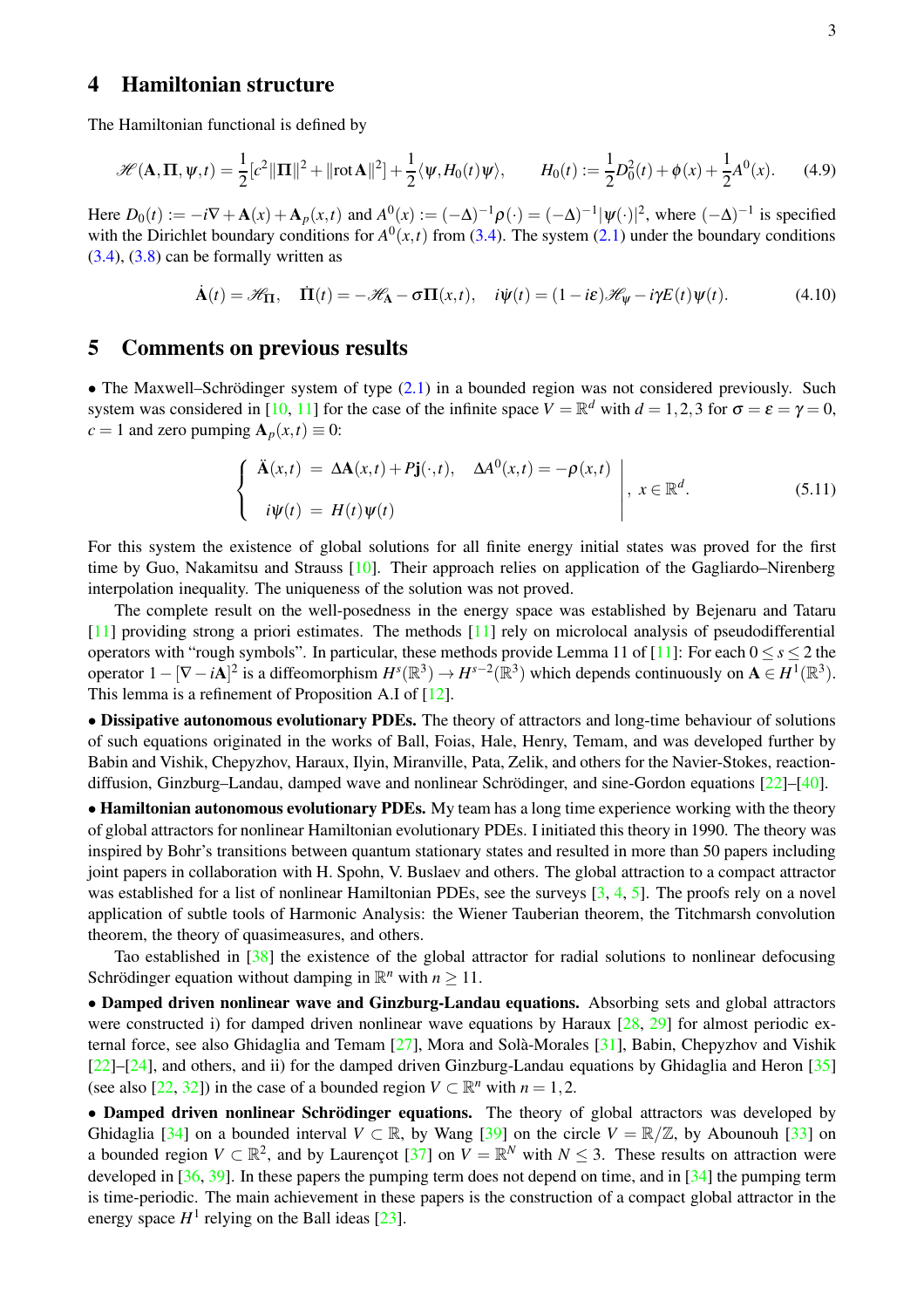• The Maxwell–Klein–Gordon and other coupled equations. For various coupled equations the results on well-posedness, existence of solitary waves and their effective dynamics were obtained by P. D'Ancona, M. Esteban, S. Klainerman, M. Machedon, S. Selberg, E. Séré, D. Stuart, and others,  $[12]$ –  $[21]$ .

### <span id="page-3-0"></span>6 Sobolev type estimates for magnetic Schrödinger operator

We denote the spaces  $L^p = L^p(V)$ ,  $H^s = H^s(V)$ , *o*  $\overset{o}{H}$ <sup>1</sup>= $\overset{o}{H}$  $H^1$  (*V*), and  $\|\cdot\|$  is the norm in  $L^2$ . Denote  $\mathbb{X} = [H^1 \otimes$  $\mathbb{R}^3$ ]  $\oplus$   $[L^2(\mathbb{R}^3)$   $\otimes$   $\mathbb{R}^3$ ] $\oplus$ *o H*<sup>1</sup> the Hilbert space of states  $X = (A, \Pi, \psi)$  satisfying the boundary conditions [\(3.4\)](#page-1-3) and div  $\mathbf{A}(x) = \text{div}\,\Pi(x) = 0$  for  $x \in V$ .

We will prove below in Lemma [A.1](#page-6-1) the bound for magnetic potential

$$
\|\mathbf{A}\|_{L^2}^2 \le C \|\nabla \mathbf{A}\|^2, \qquad \mathbf{A} \in \mathbb{A}.\tag{6.12}
$$

<span id="page-3-4"></span><span id="page-3-1"></span>*o*

This bound holds since the Laplacian  $\Delta$  under the boundary conditions [\(3.5\)](#page-1-4) is nonnegative and symmetric on a dense domain  $D \subset \mathbf{A}$ , and hence, it admits the selfadjoint extension. Finally, the spectrum is discrete and zero is not an eigenvalue. In Lemma [A.2](#page-7-0) we prove the equivalence of norms for magnetic Schrödinger operator

<span id="page-3-2"></span>
$$
b_1(||\mathbf{A}(t)||_{H^1}^2)||\psi||_{H^1}^2 \leq [||D(t)\psi|| + ||\psi||]^2 \leq b_2(||\mathbf{A}(t)||_{H^1}^2)||\psi||_{H^1}^2, \qquad \psi \in H^1,
$$
\n(6.13)

where  $D(t) := i\nabla - \mathbf{A}(x,t)$ ,  $b_1(r) > 0$  (respectively  $b_2(r) > 0$ ) is a decreasing (respectively an increasing) function of  $r \geq 0$ . Similarly,

$$
b_1(||\mathbf{A}(t)||_{H^1}^2)||\psi||_{H^2}^2 \leq [||H(t)\psi|| + ||\psi||]^2 \leq b_2(||\mathbf{A}(t)||_{H^1}^2)||\psi||_{H^2}^2, \qquad \psi \in H^2 \cap \overset{o}{H}^1. \tag{6.14}
$$

The bounds  $(6.13)$  and  $(6.14)$  extend Lemma 11 of [\[11\]](#page-8-7) to the case of bounded region. For the proof of  $(6.13)$ we will show that the difference of  $D^2(t)$  with  $-\Delta$  is a relatively compact operator.

We will assume that the potential  $\phi(x)$  is bounded,

$$
\sup_{x \in V} |\phi(x)| < \infty. \tag{6.15}
$$

Hence, we can assume that it is positive,

<span id="page-3-3"></span>
$$
\phi(x) \ge x > 0, \qquad x \in V \tag{6.16}
$$

since the potential is defined up to an additive constant. Hence,

$$
E(t) = \langle \psi, H(t) \psi \rangle \ge ||D(t)\psi||^2 + \varkappa ||\psi||^2 + \langle \rho, (-\Delta)^{-1} \rho \rangle.
$$
 (6.17)

Now  $(6.13)$  implies

$$
E(t) \ge \varkappa_1(||\mathbf{A}(t)||_{H^1}^2) ||\psi||_{H^1}^2,
$$
\n(6.18)

where  $\varkappa_1 > 0$  is a decreasing function. Hence, the standard Sobolev estimates together with [\(6.17\)](#page-3-3) imply from [\(6.12\)](#page-3-4) and [\(6.13\)](#page-3-1) that

<span id="page-3-5"></span>
$$
\left\{\n\begin{array}{ll}\n\|\mathbf{A}\|_{L^p}^2 \leq C \sum_k \|\nabla_k \mathbf{A}\|^2, & \mathbf{A} \in \mathbb{A} \\
\|\boldsymbol{\psi}\|_{L^p}^2 \leq b(\|\mathbf{A}(t)\|_{H^1}) E(t), & \boldsymbol{\psi} \in H^1\n\end{array}\n\right\}, \qquad p \in [2, 6].
$$
\n(6.19)

Here the last bound extends Lemma 11 of [\[11\]](#page-8-7) to the case of bounded region.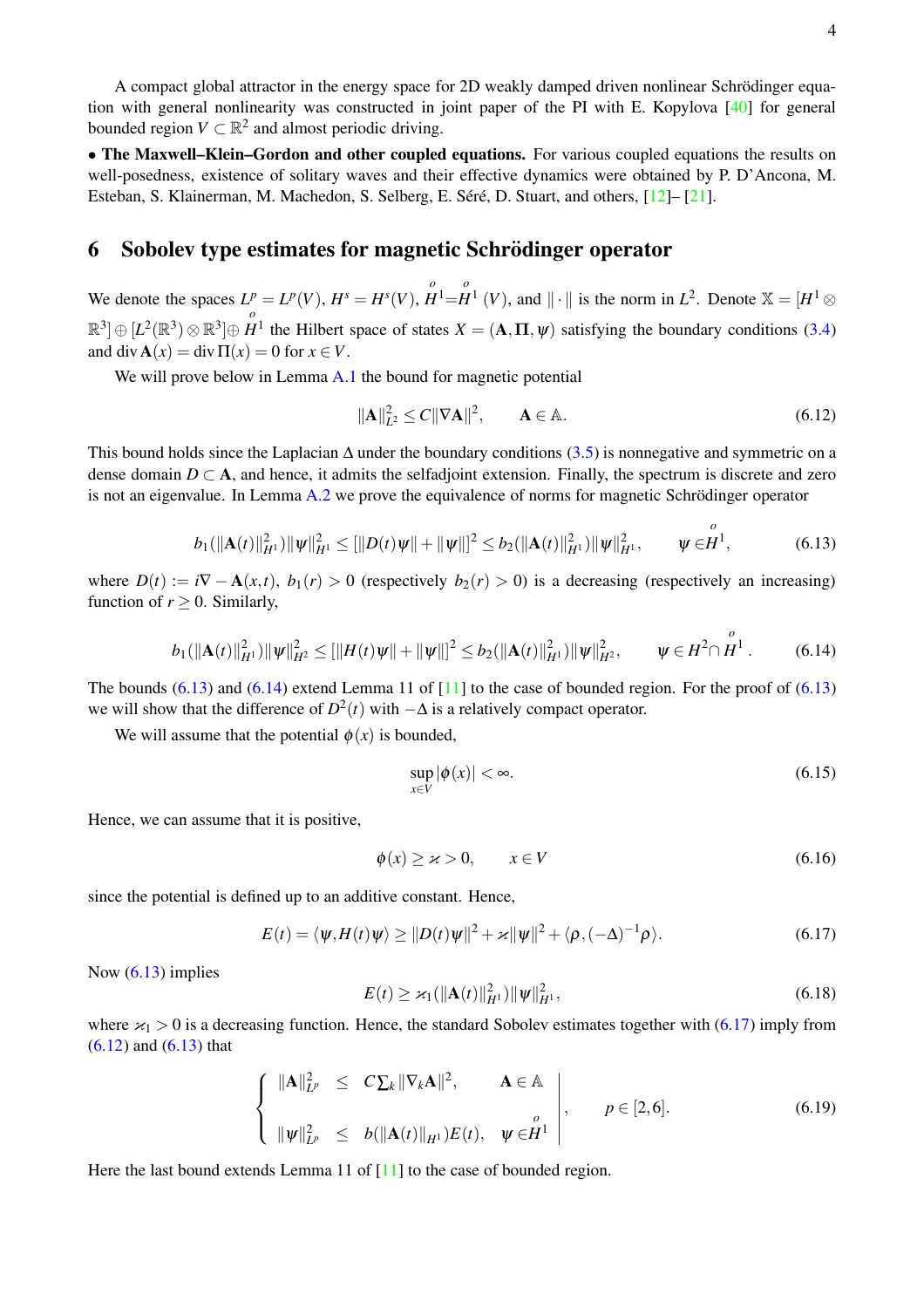# <span id="page-4-0"></span>7 A priori estimates

First, we obtain a priori estimates for sufficiently smooth solutions  $(A(x,t), \Pi(x,t), \psi(x,t))$  of the Maxwell– Schrödinger system [\(2.1\)](#page-1-2), where all functions are  $C^{\infty}(\mathbb{R}^{4})$ . We plan to get rid of this smoothness assumption and establish the same estimates for all finite energy solutions. We will assume for the pumping field  $A_p(x,t)$ that it is *almost periodic* and

<span id="page-4-2"></span>
$$
\sup_{x \in V, t \in \mathbb{R}} [|\mathbf{A}_p(x, t)| + |\nabla \mathbf{A}_p(x, t)| + |\dot{\mathbf{A}}_p(x, t)|] < \infty.
$$
\n(7.20)

Differentiating the charge  $Q(t) := ||\psi(t)||^2$  we have

$$
\dot{Q}(t) = \langle \dot{\psi}(t), \psi(t) \rangle + \langle \psi(t), \dot{\psi}(t) \rangle
$$
  
\n
$$
= \langle (-i - \varepsilon)H(t)\psi(t), \psi(t) \rangle + \langle \psi(t), (-i - \varepsilon)H(t)\psi(t) \rangle - 2\gamma E(t)Q(t)
$$
  
\n
$$
= -2\varepsilon E(t) - 2\gamma E(t)Q(t) \le -2\varepsilon \varkappa Q(t) - 2\gamma \varkappa Q^2(t), \qquad (7.21)
$$

where we used  $(6.17)$ . Hence,

<span id="page-4-3"></span>
$$
Q(t) \le Q(0). \tag{7.22}
$$

Now differentiating the energy  $\mathscr{E}(t) := \mathscr{H}(\Pi(t), \mathbf{A}(t), \psi(t), t)$  and using [\(2.1\)](#page-1-2) and [\(6.17\)](#page-3-3), [\(7.20\)](#page-4-2), we get

<span id="page-4-4"></span>
$$
\hat{\mathscr{E}}(t) = \langle \mathscr{H}_{\mathbf{A}}, \dot{\mathbf{A}} \rangle + \langle \mathscr{H}_{\mathbf{H}}, \dot{\mathbf{\Pi}} \rangle + \langle \mathscr{H}_{\psi}, \dot{\psi} \rangle + \mathscr{H}_{t}
$$
\n
$$
= \langle \mathscr{H}_{\mathbf{A}}, \mathscr{H}_{\mathbf{\Pi}} \rangle + \langle \mathscr{H}_{\mathbf{\Pi}}, -\mathscr{H}_{\mathbf{A}} - \sigma \mathbf{\Pi} + \langle \mathscr{H}_{\psi}, (-i - \varepsilon) \mathscr{H}_{\psi} - \gamma E(t) \psi(t) - \langle D(t) \psi, \dot{\mathbf{A}}_{p} \psi \rangle
$$
\n
$$
\leq -\sigma ||\mathbf{\Pi}(t)||^{2} - \varepsilon \langle H(t) \psi(t), H(t) \psi(t) \rangle - \gamma E^{2}(t) + C_{p} E(t) + C_{p} ||D(t) \psi(t)|| ||\psi(t)|| \leq C_{1} < \infty, (7.23)
$$

since  $\mathcal{H}_{\Psi} = H(t)\psi(t)$ . Hence, [\(2.2\)](#page-1-6) and [\(6.13\)](#page-3-1), and [\(6.14\)](#page-3-2) imply a priori estimate

$$
\|\nabla \mathbf{A}(t)\|^2 + \|\mathbf{\Pi}(t)\|^2 + \|\psi(t)\|^2_{H^1} + \varepsilon \int_0^t b_1(\|\mathbf{A}(s)\|_{H^1}) \|\psi(s)\|^2_{H^2} ds \le C(t+1), \ \|\psi(t)\| \le C < \infty, \quad t > 0. \tag{7.24}
$$

# <span id="page-4-1"></span>8 Absorbing set

The estimates [\(7.24\)](#page-4-3) are insufficient to prove the existence of a bounded absorbing set. We will follow the ideas of Haraux [\[28\]](#page-9-3) (see also [\[22\]](#page-9-0)) introducing the functional

$$
\Phi(\mathbf{A}, \mathbf{\Pi}, \psi, t) = \mathcal{H}(\mathbf{A}, \mathbf{\Pi}, \psi, t) + \eta \langle \mathbf{\Pi}, \mathbf{A} \rangle
$$
\n(8.25)

with a small  $\eta > 0$ . Differentiating  $\Phi(t) := \Phi(\mathbf{A}(t), \Pi, \Psi(t), t)$  and using [\(7.23\)](#page-4-4), we obtain

<span id="page-4-5"></span>
$$
\dot{\Phi}(t) = \dot{\mathcal{E}}(t) + \eta \langle \Pi(t), \Pi(t) \rangle + \eta \langle \dot{\Pi}(t), \mathbf{A}(t) \rangle
$$

$$
\leq -\sigma \|\Pi(t)\|^2 - \varepsilon \langle H(t)\psi(t), H(t)\psi(t)\rangle - \gamma E^2(t) + C_p E(t) + \eta \langle \Pi(t), \Pi(t)\rangle
$$

$$
+\eta\langle\Delta A(t) - \sigma\Pi(t) + \mathbf{j}(t), A(t)\rangle
$$
\n(8.26)

The most problematic term

$$
\langle \mathbf{j}(t), \mathbf{A}(t) \rangle = -\text{Re}\,\langle \overline{\psi}(t)D(t)\psi(t), \mathbf{A}(t) \rangle \tag{8.27}
$$

can be estimated using the Sobolev-type estimates [\(6.19\)](#page-3-5):

$$
\begin{aligned} \left| \langle \mathbf{j}(t), \mathbf{A}(t) \rangle \right| &\leq & C \|\mathbf{A}(t)\|_{L^6} \|\psi(t)\|_{L^3} \cdot \|D(t)\psi(t)\| \leq C_1 \|\nabla \mathbf{A}(t)\| E^{1/2}(t) \|D(t)\psi(t)\| \\ &\leq & \delta \|\nabla \mathbf{A}(t)\|^2 + \frac{C_2}{\delta} E^2(t), \end{aligned} \tag{8.28}
$$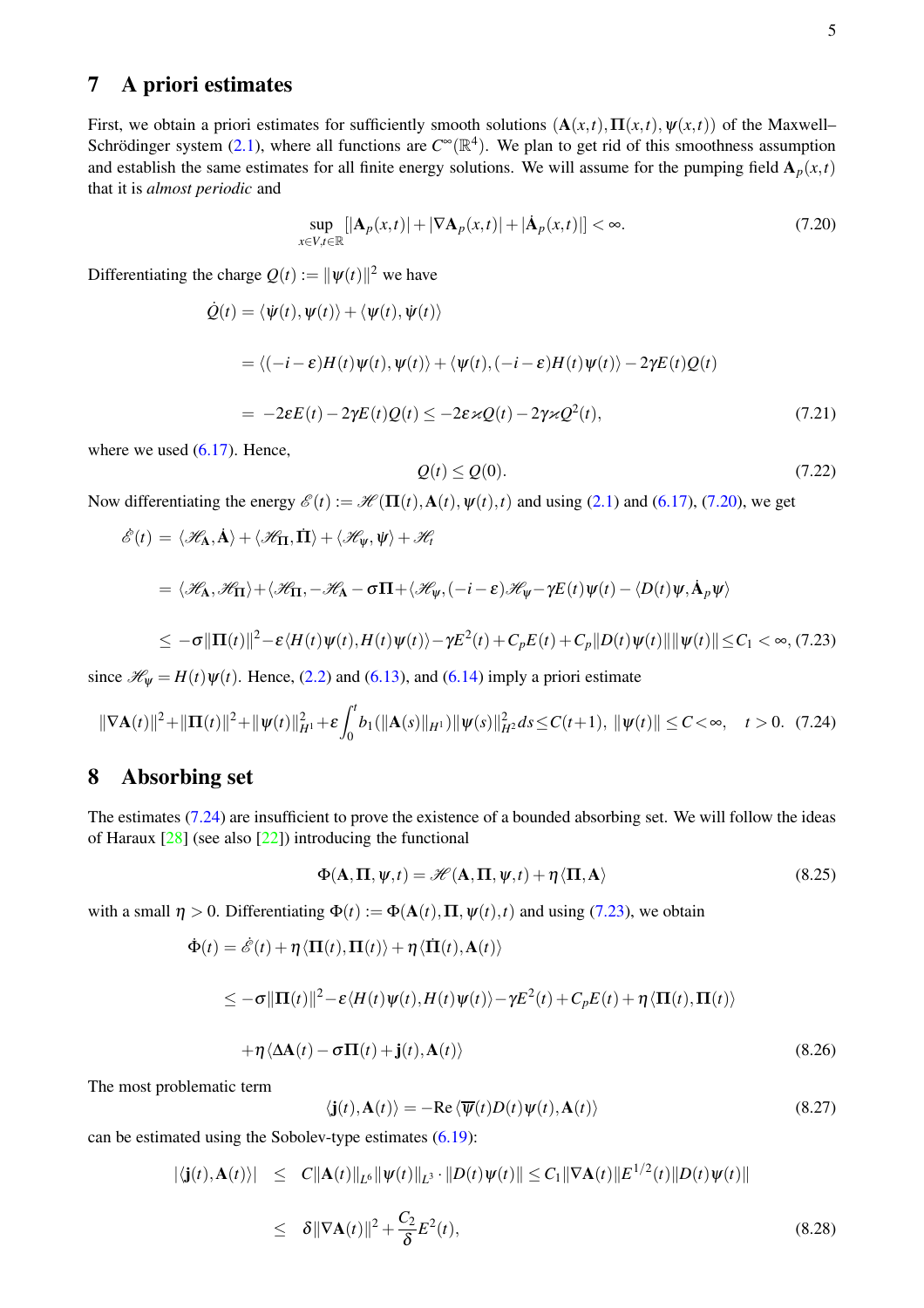6

where the last inequality holds by  $(6.17)$ . For the remaining terms similar estimates follow from the first estimate  $(6.12)$  and from  $(7.20)$ :

<span id="page-5-0"></span>
$$
|\langle \mathbf{\Pi}(t), \mathbf{A}(t) \rangle| \le \delta \|\nabla \mathbf{A}(t)\|^2 + \frac{1}{\delta} \|\mathbf{\Pi}(t)\|^2.
$$
 (8.29)

Now [\(8.26\)](#page-4-5) implies that for any  $\delta > 0$ 

$$
\Phi(t) \leq -\eta (1 - 3\delta) \|\nabla \mathbf{A}(t)\|^2 - (\sigma - \eta - \frac{\eta}{\delta}) \|\mathbf{\Pi}(t)\|^2 - (\gamma - C_2 \frac{\eta}{\delta}) E^2(t) - \varepsilon \|H(t)\psi(t)\|^2 + C_p. \tag{8.30}
$$

It remains to choose  $\delta, \eta > 0$  such that

<span id="page-5-1"></span>
$$
\min(\eta(1-3\delta), \sigma-\eta-\frac{\eta}{\delta}, \gamma-C_2\frac{\eta}{\delta})>0. \tag{8.31}
$$

Then  $(8.30)$  and  $(4.9)$  imply that

$$
\dot{\Phi}(t) \le -\alpha \mathcal{H}(t) - \varepsilon ||H(t)\psi(t)||^2 + C_p, \qquad t > 0,
$$
\n(8.32)

where  $\alpha > 0$  and  $C_p \in \mathbb{R}$  do not depend on the solution. However, [\(6.12\)](#page-3-4) implies that for sufficiently small  $\eta > 0$  we have

<span id="page-5-2"></span>
$$
c\mathscr{H}(\mathbf{A},\mathbf{\Pi},\psi,t) \le \Phi(\mathbf{A},\mathbf{\Pi},\psi,t) \le C\mathscr{H}(\mathbf{A},\mathbf{\Pi},\psi,t)
$$
(8.33)

with  $c, C > 0$ . Hence, ([8.32\)](#page-5-1) and ([6.14\)](#page-3-2) imply that for small  $\eta > 0$ 

<span id="page-5-3"></span>
$$
\dot{\Phi}(t) \le -\beta \Phi(t) - \varepsilon ||H(t)\psi(t)||^2 + C_p, \qquad t > 0,
$$
\n(8.34)

where  $\beta > 0$  and  $C_p \in \mathbb{R}$  do not depend on the solution. Now the integration yields

$$
\Phi(t) + \varepsilon \int_0^t e^{-\beta(t-s)} \|H(s)\psi(s)\|^2 ds \le \Phi(0)e^{-\beta t} + \frac{C_p}{\beta}, \qquad t > 0.
$$
 (8.35)

Hence, [\(4.9\)](#page-2-2) and [\(6.17\)](#page-3-3), [\(8.33\)](#page-5-2) imply that for sufficiently small  $\eta > 0$  a priori estimate [\(7.24\)](#page-4-3) refines to

$$
\|\nabla \mathbf{A}(t)\|^2 + \|\mathbf{\Pi}(t)\|^2 + \|D(t)\psi\|^2 + \|\psi\|^2 + \varepsilon \int_0^t e^{-\beta(t-s)} \|H(s)\psi(s)\|^2 ds \le C[\Phi(0)e^{-\beta t} + \frac{C_p}{\beta}], \quad t > 0. \quad (8.36)
$$

Now  $(6.13)$  and  $(6.14)$  imply that

$$
\|\nabla \mathbf{A}(t)\|^2 + \|\mathbf{\Pi}(t)\|^2 + b_1(M)\|\psi\|_{H^1}^2 + \varepsilon b_1(M) \int_0^t e^{-\beta(t-s)} \|\psi(s)\|_{H^2}^2 ds \le C[\Phi(0)e^{-\beta t} + \frac{C_p}{\beta}], \quad t > 0. \tag{8.37}
$$

where

<span id="page-5-5"></span><span id="page-5-4"></span>
$$
M := \sup_{t \geq 0} ||A(t)||_{H^1} \leq C \sup_{t \geq 0} ||\nabla A(t)||_{H^1} < \infty
$$

by  $(8.36)$ . Let us write the system  $(2.1)$  as

$$
\dot{X}(t) = F(X(t), t), \qquad X(t) = (\mathbf{A}(t), \mathbf{\Pi}(t), \psi(t)).
$$
\n(8.38)

**Corollary 8.1.** *The bounds* [\(8.37\)](#page-5-4) *imply for solutions*  $X(t)$  *of* [\(8.38\)](#page-5-5)

$$
||X(t)||_{\mathbb{X}}^2 + \varepsilon_1 \int_0^t e^{-\beta(t-s)} ||\psi(s)||_{H^2}^2 ds \le C(\Phi(0)e^{-\beta t} + \frac{C_p}{\beta}), \qquad t > 0,
$$
\n(8.39)

*where*  $\varepsilon_1, \beta > 0$ *. Hence, for any*  $R > 0$  *the set*  $\mathbb{B} := \{ Y \in \mathbb{X} : ||Y||^2_{\mathbb{X}} \leq C(1 + \frac{C_p}{\beta})$  $\left\{\frac{\mathcal{C}_{p}}{\beta}\right\}$  absorbs the ball  $\left\{Y \in \mathbb{X}: \mathcal{C}_{p} \right\}$  $||Y||_{\mathbb{X}} \leq R$  *for large times t* > *t<sub>R</sub>*.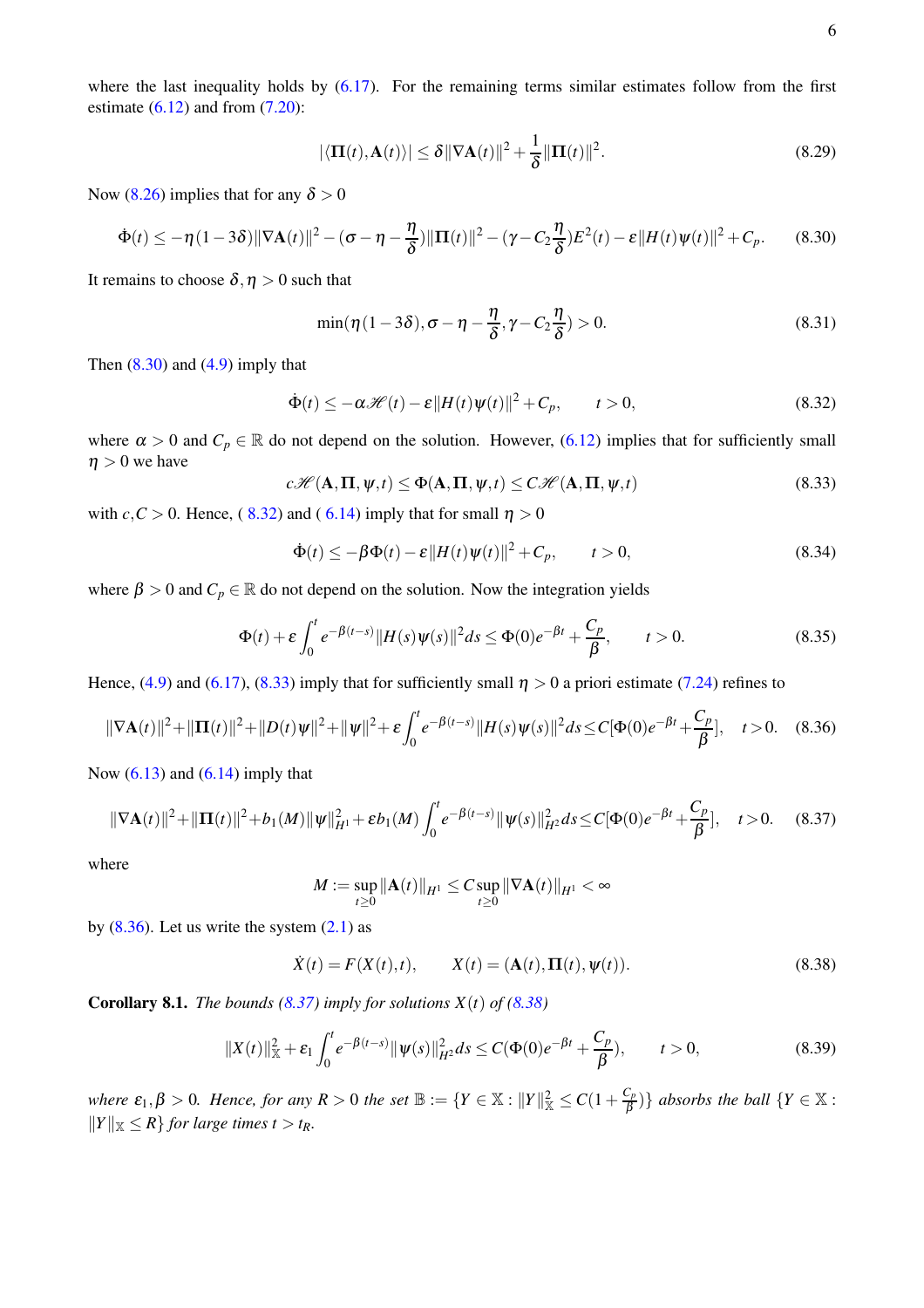## <span id="page-6-0"></span>A Proof of the Sobolev type estimates for magnetic Schrödinger operator

<span id="page-6-2"></span>Let a point  $y \in \Gamma := \partial \Omega$  and  $x_3 = 0$  on the tangent plane  $T_y \Gamma$ . Then [\(3.7\)](#page-1-7) together with div  $\mathbf{A}(y, t) \equiv 0$  for  $y \in \Omega$ implies that

<span id="page-6-4"></span><span id="page-6-3"></span>
$$
\partial_3 \mathbf{A}_3(y, t) = 0 \tag{A.40}
$$

if  $A \in C^1(\overline{\Omega}) \otimes \mathbb{R}^3$ . Hence, the boundary conditions [\(3.6\)](#page-1-8), [\(A.40\)](#page-6-2) can be written as

$$
\mathbf{A}_{\parallel}(x) = 0, \qquad \nabla_{\mathbf{n}} \mathbf{A}_{\mathbf{n}}(x) = 0, \qquad x \in \Gamma, \tag{A.41}
$$

where  $A_{\parallel}(x)$  is the tangential to the boundary projection, while  $A_{n}(x)$  is the normal to the boundary projection of  $\mathbf{A}(x)$ . These boundary conditions and the Stokes formula imply that for  $\mathbf{A} \in C^2(\overline{\Omega}) \otimes \mathbb{R}^3$ 

$$
\langle \mathbf{A}(t), \Delta \mathbf{A}(t) \rangle = \int_{\Gamma} \mathbf{A}(x, t) \cdot \nabla_{\mathbf{n}} \mathbf{A}(x, t) dx - \sum_{k} ||\nabla_{k} \mathbf{A}(t)||^{2} = -\sum_{k} ||\nabla_{k} \mathbf{A}(t)||^{2}, \tag{A.42}
$$

since the field  $\mathbf{A}(x)$  is orthogonal to the boundary  $\Gamma$  while  $\nabla_{\mathbf{n}}\mathbf{A}(x)$  is parallel to the boundary at any point  $x \in \Gamma$ due to the boundary conditions  $(A.41)$ . Hence, the variational derivative

<span id="page-6-5"></span>
$$
D_{\mathbf{A}} \sum_{k} \|\nabla_{k} \mathbf{A}\|^{2} = -2\Delta \mathbf{A}
$$
 (A.43)

if  $A \in C^2(\overline{\Omega}) \otimes \mathbb{R}^3$  and satisfies the boundary conditions [\(A.41\)](#page-6-3).

<span id="page-6-1"></span>**Lemma A.1.** *The Laplacian*  $\Lambda = -\Delta$  *is symmetric and nonnegative on the dense domain*  $D_0 = \mathscr{A}(\Omega) \cap$  $C^\infty(\overline{\Omega})\otimes\mathbb{R}^3$  in the Hilbert space of vector fields  $X:=L^2(\Omega)\otimes\mathbb{R}^3$ , and the identity holds

$$
\langle \mathbf{A}, \Lambda \mathbf{A} \rangle = \sum_{k} \|\nabla_k \mathbf{A}\|^2, \qquad \mathbf{A} \in D_0.
$$
 (A.44)

*The operator*  $\Lambda$  *admits a selfadjoint extension with a domain*  $D \subset \mathcal{A}$ *, and* 

<span id="page-6-6"></span>
$$
\langle \mathbf{A}, \Lambda \mathbf{A} \ge \delta \|\mathbf{A}\|^2, \qquad \mathbf{A} \in D, \tag{A.45}
$$

*where*  $\delta > 0$ *.* 

*Proof.* The Green formula implies that for any vector fields  $A_1, A_2 \in D_0$ 

$$
\langle \mathbf{A}\mathbf{A}_1, \mathbf{A}_2 \rangle - \langle \mathbf{A}_1, \mathbf{A}\mathbf{A}_2 \rangle = -\int_{\Gamma} [\nabla_{\mathbf{n}} \mathbf{A}_1(x) \cdot \mathbf{A}_2(x) - \mathbf{A}_1(x) \cdot \nabla_{\mathbf{n}} \mathbf{A}_2(x)] dx = 0
$$
 (A.46)

which follows similarly to [\(A.42\)](#page-6-4). Moreover, the operator  $\Lambda$  is nonnegative on the domain  $D_0$  by [\(A.42\)](#page-6-4), and hence, it admits a selfadioint extension by the Friedrichs theorem. The identity [\(A.44\)](#page-6-5) follows from [\(A.42\)](#page-6-4).

Finally,  $\Lambda$  is an elliptic operator in the bounded region  $\Omega$ , and the boundary conditions [\(A.41\)](#page-6-3) satisfy the Shapiro–Lopatinski condition. Hence, the spectrum of Λ is discrete. Namely, Λ−*z* is invertible for *z* < 0 and the resolvent  $R(z) = (\Lambda - z)^{-1}$  is a compact selfadjoint operator in *X* by the elliptic theory and the Sobolev embedding theorem. Finally, the spectra of  $\Lambda$  – *z* and of  $\Lambda$  differ by the shift.

Now to prove [\(A.45\)](#page-6-6) it suffices to check that  $\lambda = 0$  is not an eigenvalue. Indeed,  $\Lambda \mathbf{A} = 0$  implies  $\mathbf{A} \in D$  by the elliptic theory, and hence [\(A.44\)](#page-6-5) implies

<span id="page-6-7"></span>
$$
\langle \mathbf{A}, \Lambda \mathbf{A} \rangle = \sum_{k} ||\nabla_k \mathbf{A}||^2 = 0. \tag{A.47}
$$

Hence,  $\mathbf{A}(x) \equiv \mathbf{a} \in \mathbb{R}^3$  for  $x \in \Omega$ . Finally, the boundary conditions [\(A.41\)](#page-6-3) imply that  $\mathbf{a} = 0$ .  $\Box$ 

To prove  $(6.13)$  let us rewrite it equivalently as

$$
\langle \psi, \Lambda \psi \rangle \leq C_2(||\mathbf{A}||_{H^1}) \langle \psi, L\psi \rangle, \qquad \psi \in \stackrel{o}{H^1}, \tag{A.48}
$$

where  $\Lambda := -\Delta + 1$  and  $L := (i\nabla + \mathbf{A}(x))^2 + 1$ . Now [\(A.48\)](#page-6-7) follows from the next lemma with  $\delta < 1$ .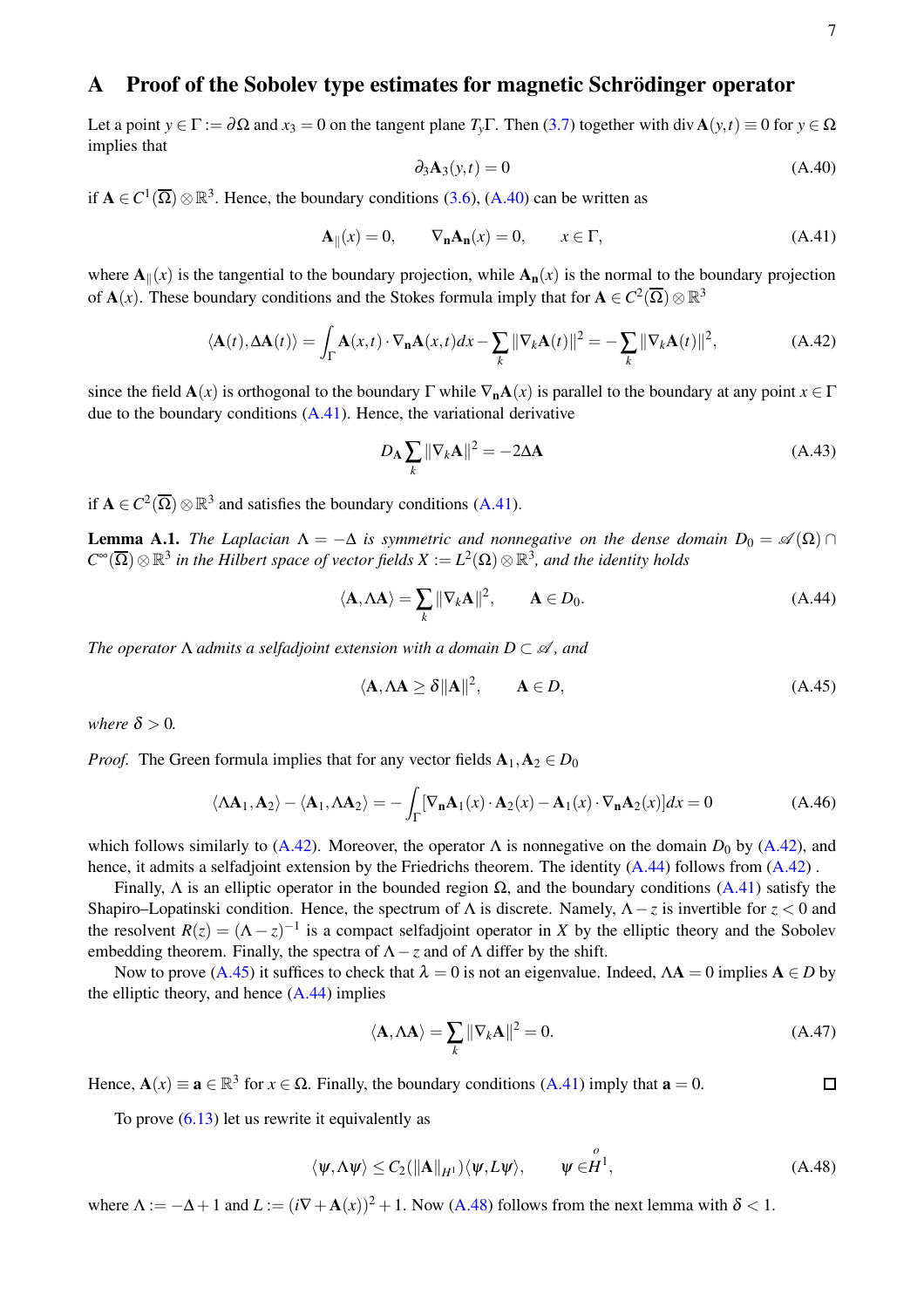<span id="page-7-0"></span>**Lemma A.2.** *Let*  $A \in \mathcal{A}$ *. Then the difference*  $T := L - \Lambda$  *admits the estimate* 

$$
|\langle \psi, T\psi \rangle| \leq \delta \langle \psi, \Lambda \psi \rangle + C_{\delta}(\|\mathbf{A}\|_{H^1}) \langle \psi, \psi \rangle, \qquad \psi \in \stackrel{o}{H^1} \tag{A.49}
$$

*for any*  $\delta > 0$ , where  $C_{\delta}(\cdot)$  *is a continuous increasing function on*  $[0, \infty)$ *.* 

*Proof.* The difference *T* reads

<span id="page-7-2"></span><span id="page-7-1"></span>
$$
T = 2i\mathbf{A}(x)\nabla + \mathbf{A}^2(x),\tag{A.50}
$$

where we have used that div  $A(x) \equiv 0$ . Further, it suffices to prove  $(A.49)$  for  $\psi \in D_0 := C_0^{\infty}(\Omega)$  which is dense in the space *o*  $H<sup>1</sup>$  by its definition. Hence, the operators  $\Lambda$  and  $T$  can be considered as the operators on entire space  $\mathbb{R}^3$ . In particular, let us extend  $\mathbf{A}(x)$  by zero outside  $\Omega$  and define the powers  $\Lambda^s$  for  $s \in \mathbb{R}$  by the Fourier transform, Then [\(A.49\)](#page-7-1) can be reduced by the substitution  $\psi = \Lambda^{-1/2} \varphi$  to the estimate

$$
|\langle \varphi, \Lambda^{-1/2} T \Lambda^{-1/2} \varphi \rangle| \leq \delta \|\varphi\|^2 + C_{\delta}(\|\mathbf{A}\|_{H^1}) \|\Lambda^{-1/2} \varphi\|^2, \qquad \varphi \in L^2(\mathbb{R}^3). \tag{A.51}
$$

This reduction is not equivalent, but [\(A.51\)](#page-7-2) implies [\(A.49\)](#page-7-1) since every function  $\psi \in D_0$  admits the representation  $\psi = \Lambda^{-1/2} \varphi$  with  $\varphi \in L^2(\mathbb{R}^3)$ .

In the case  $\mathbf{A}(x) \in C_0^{\infty}(\mathbb{R}^3)$  the operator  $\Lambda^{-1/2}T\Lambda^{-1/2}$  is the PDO of order  $-1$ , and estimates of type [\(A.51\)](#page-7-2) in this case follows from the interpolation inequality for the Sobolev norms. However, the constant  $C_{\delta}$  is known to depend on some derivatives of the symbol of the composition. So we should find another arguments to prove that this constant depends only on the norm  $||A||_{H^1}(\Omega)$ .

For this purpose we note that the operator  $\Lambda^{-1/2}$  is the multiplication by  $\langle \xi \rangle^{-1/2}$  in the Fourier transform. Hence, it is the convolution with a distribution  $S(x) \in L^1_{loc}(\mathbb{R}^3)$  which is a radial smooth function for  $x \neq 0$  and asymptotically homogeneous at the origine

$$
S(x) \sim C|x|^{-2}, \qquad |x| \to 0. \tag{A.52}
$$

<span id="page-7-3"></span>Hence,

$$
S \in L_{loc}^{q}(\mathbb{R}^{3}), \qquad q \in [1, \frac{3}{2}).
$$
 (A.53)

Thus,  $\Lambda^{-1/2} = S_*$ , and hence,

<span id="page-7-5"></span>
$$
\Lambda^{-1/2} T \Lambda^{-1/2} = 2iS * \mathbf{A}(x) \nabla S * + S * \mathbf{A}^2(x) S *,
$$
\n(A.54)

Let us estimate the first term on the right hand side. The second can be bounded similarly.

We denote by  $\nabla S*$  the composition of  $\nabla$  with  $S*$ . This composition is the bounded operator in  $L^2(\mathbb{R}^3)$  since it is the multiplication by  $-i\xi \langle \xi \rangle^{-1/2}$  in the Fourier transform. Thus,

$$
\|\nabla S \ast \varphi\| \le C \|\varphi\|.\tag{A.55}
$$

Furter, the multiplication by  $A \in L^6$  maps continuously  $L^2(\mathbb{R}^3)$  into  $L^{3/2}(\mathbb{R}^3)$  by the Hölder inequality.

<span id="page-7-4"></span>
$$
\|\mathbf{A}(x)\nabla S \ast \varphi\|_{L^{3/2}(\mathbb{R}^3)} \le C \|\varphi\|.\tag{A.56}
$$

Moreover, supp  $A \subset \overline{\Omega}$ , and hence, the convolution  $S * [A(x) \nabla S * \varphi] \in L^{3-\alpha'}(\Omega)$  with sufficiently small  $\alpha' > 0$ by [\(A.53\)](#page-7-3) and the Young theorem on the convolution. Similarly,

$$
\|\Lambda^{\alpha} S * [A(x)\nabla S * \varphi] \|_{L^{3}(\Omega)} \leq C \|\varphi\|
$$
\n(A.57)

for small  $\alpha > 0$ . This follows by the same Young theorem since  $\Lambda^{\alpha}S*$  for  $\alpha < 1/2$  is the operator of convolution with the distribution  $S^{\alpha} \in L^1_{loc}(\mathbb{R}^3)$  which admits the asymptotics

$$
S^{\alpha}(x) \sim C|x|^{-2-2\alpha}, \qquad |x| \to 0. \tag{A.58}
$$

This asymptotics holds since the Fourier transform of  $S^{\alpha}$  equals to  $\langle \xi \rangle^{-1/2+\alpha}$ .

Finally, [\(A.57\)](#page-7-4) means that the operator  $\Lambda^{\alpha} S * [\mathbf{A}(x) \nabla S * \varphi]$  is bounded in  $L^2(\Omega)$  since the region  $\Omega$  is bounded. In other words, the operator  $S * [A(x) \nabla S * \varphi]$  is continuous from  $L^2(\Omega)$  to the Sobolev space  $H^{2\alpha}(\Omega)$ with sufficiently small  $\alpha > 0$ . Hence, the bound of type [\(A.51\)](#page-7-2) for the first term on the right hand side of [\(A.54\)](#page-7-5) follows from the interpolation inequality for the Sobolev norms. The second term can be bounded similarly.  $\Box$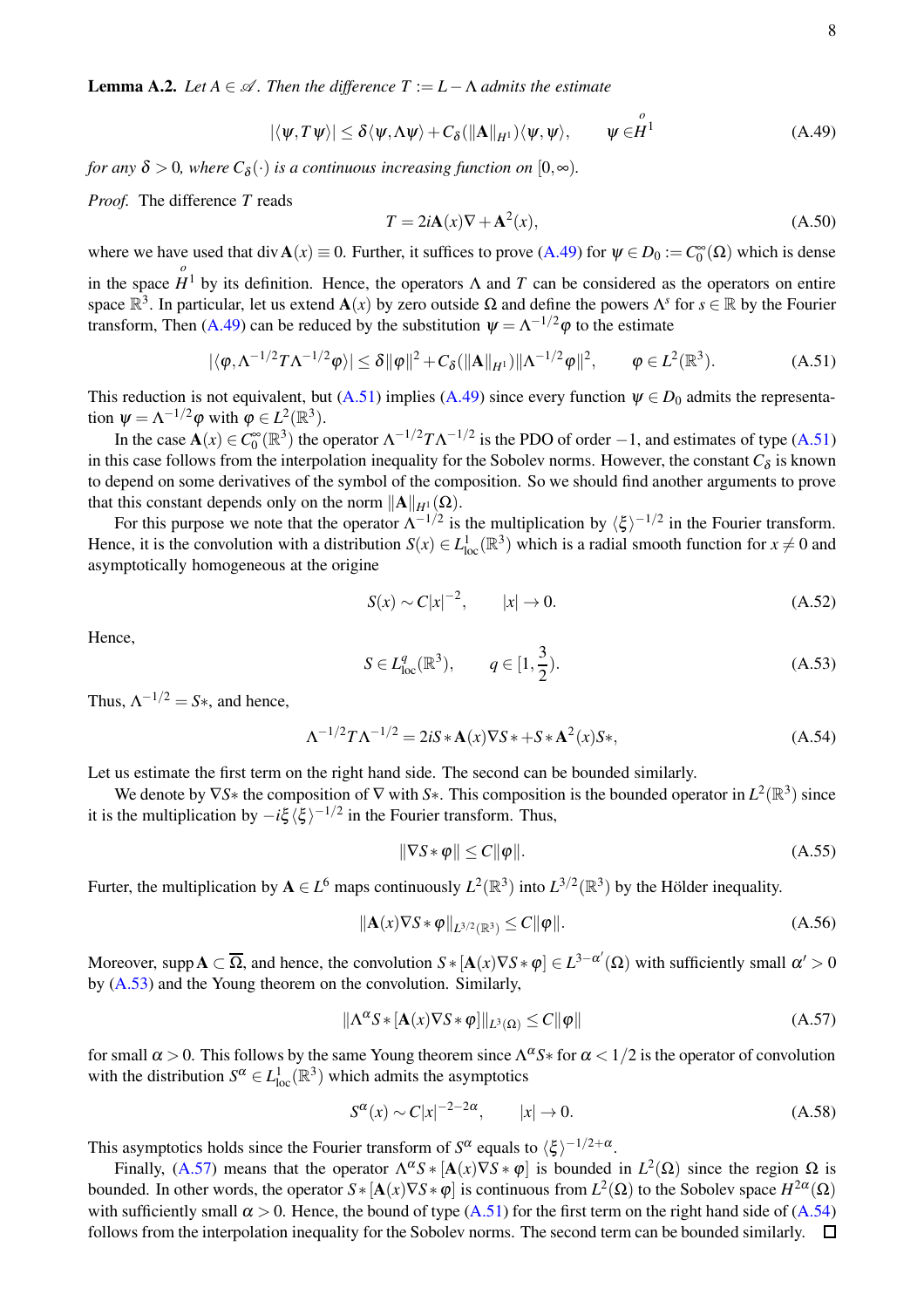# References

### Quantum Mechanics and Attractors

- <span id="page-8-5"></span><span id="page-8-4"></span>[1] A. Komech, Quantum Mechanics: Genesis and Achievements, Springer, Dordrecht, 2013.
- <span id="page-8-9"></span>[2] A.I. Komech, Quantum jumps and attractors of Maxwell–Schrödinger equations, submitted to *Annales mathematiques du Qu ´ ebec ´* , 2021. arXiv 1907.04297.
- <span id="page-8-10"></span>[3] A. I. Komech, Attractors of nonlinear Hamilton PDEs, *Discrete and Continuous Dynamical Systems A* 36 (2016), no. 11, 6201–6256. [http://www.mat.univie.ac.at/˜komech/articles/K2014s.pdf](http://www.mat.univie.ac.at/~komech/articles/K2014s.pdf)
- <span id="page-8-11"></span>[4] A. Komech, E. Kopylova, Attractors of nonlinear Hamiltonian partial differential equations, *Russ. Math. Surv.* 75 (2020), no. 1, 1–87. [http://www.mat.univie.ac.at/˜komech/articles/KK-UMN-2020.pdf](http://www.mat.univie.ac.at/~komech/articles/KK-UMN-2020.pdf)
- [5] H. Spohn, Dynamics of Charged Particles and their Radiation Field, Cambridge University Press, Cambridge, 2004.

### Quantum Optics

- <span id="page-8-3"></span><span id="page-8-2"></span>[6] H. Nussenzveig, Introduction to Quantum Optics, Gordon and Breach, London, 1973.
- <span id="page-8-0"></span>[7] M. Sargent III, M.O. Scully, W.E. Lamb Jr, Laser Physics, Addison Wesley, Reading, 1978.
- <span id="page-8-1"></span>[8] P.L. Kapitza, High power electronics, *Sov. Phys. Usp.* 5 (1963), 777–826.
- [9] A.S. Gilmour, Principles of Klystrons, Traveling Wave Tubes, Magnetrons, Cross-Field Ampliers, and Gyrotrons, Artech House, Boston, 2011.

### Maxwell–Scrödinger equations

- <span id="page-8-6"></span>[10] Y. Guo, K. Nakamitsu, W. Strauss, Global finite-energy solutions of the Maxwell–Schrödinger system, *Comm. Math. Phys.* 170 (1995), no. 1, 181–196.
- <span id="page-8-7"></span>[11] I. Bejenaru, D. Tataru, Global wellposedness in the energy space for the Maxwell–Schrödinger system, *Commun. Math. Phys.* 288 (2009), 145–198.
- <span id="page-8-8"></span>[12] J. Ginibre, G. Velo, The Cauchy problem for coupled Yang–Mills and scalar fields in the temporal gauge, *Commun. Math. Phys.* 82 (1981), 1–28.
- [13] G. M. Coclite, V. Georgiev, Solitary waves for Maxwell–Schrödinger equations, *Electron. J. Differential Equations*, no. 94, 31 pp. (electronic), 2004.
- [14] M.J. Esteban, V. Georgiev, E. Séré, Stationary solutions of the Maxwell-Dirac and the Klein-Gordon-Dirac equations, *Calc. Var. Partial Differential Equations* 4 (1996), 265–281.
- [15] K. Petersen, J. P. Solovej, Existence of travelling wave solutions to the Maxwell–Pauli and Maxwell– Schrödinger systems, Archive: [arXiv:1402.3936](http://arxiv.org/abs/1402.3936).
- [16] J. Ginibre, G. Velo, Long range scattering for the Maxwell–Schrödinger system with large magnetic field data and small Schrödinger data, *Publ. Res. Inst. Math. Sci.* 42 (2006), 421–459.
- [17] J. Ginibre, G. Velo, Long range scattering for the Maxwell–Schrödinger system with arbitrarily large asymptotic data, *Hokkaido Mathematical Journal* 37 (2008), 795–811.
- [18] A. Shimomura, Modified wave operators for Maxwell–Schrödinger equations in three space dimensions, *Ann. Henri Poincare´* 4 (2003), 661–683.
- [19] S. Demoulini, D. Stuart, Adiabatic limit and the slow motion of vortices in a Chern–Simons–Schrödinger system, *Comm. Math. Phys.* 290 (2009), 597–632.
- [20] E. Long, D. Stuart, Effective dynamics for solitons in the nonlinear Klein–Gordon–Maxwell system and the Lorentz force law, *Rev. Math. Phys.* 21 (2009), 459–510.